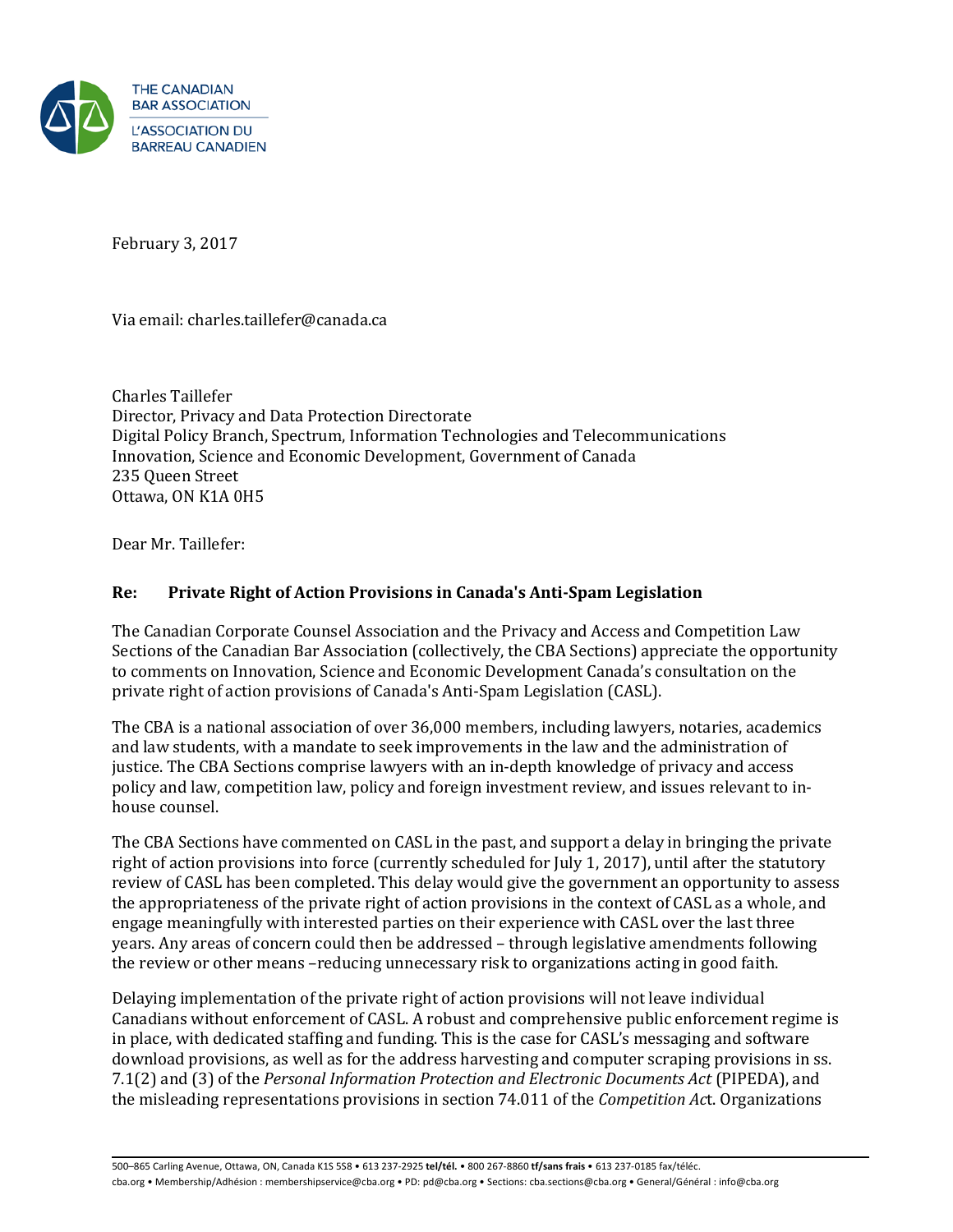have a significant incentive to comply – with administrative monetary penalties of up to \$10,000,000 for corporations.

So far, the regulatory bodies empowered under CASL, the *Competition Act* and PIPEDA, have been effective in actively enforcing violations by large and small organizations. The Canadian Radiotelevision and Telecommunications Commission has been particularly active enforcing CASL, issuing numerous notices of violations and fines since CASL came into force. Similarly, the Competition Bureau continues to be active in its enforcement of misleading representations. For its part, the Office of the Privacy Commissioner of Canada recently released a detailed, reasoned report of findings against an organization engaged in address harvesting.

Although CASL has been in force for almost three years, there are still many areas of interpretive uncertainty for organizations seeking to fully comply with the Act. For example, ambiguous sections of CASL and the *Competition Act* include:

- Subsection 6(6) of CASL applicability of CASL requirements to informational messages;
- Subsection10(8) of CASL applicability of CASL to the installation of cookies;
- Section 67 of CASL effect of the computer program transitional provision
- The scope of the business to business exemption in CASL in light of the commentary in the Regulatory Impact Analysis Statement; and
- Section 74.011 of the *Competition Act* whether this could be construed to apply to private communications between commercial parties.

Bringing the private right of action provisions into force before the review of CASL may create a situation where private litigation is launched while these ambiguities remain. Organizations acting in good faith, who have been diligent in their compliance activities, could still find themselves facing significant claims under the private right of action provisions. Delaying the coming into force until after the review would provide the opportunity to address these areas of ambiguity through the statutory review process.

On a related note, the private right of action provisions themselves have the potential to become a significant source of uncertainty in the future. Regulatory agencies are in the process of developing a body of CASL decisions and guidance. However these efforts are at early stages, and considerable uncertainty remains. Once the private right of action provisions come into effect, CASL will be interpreted by a variety of courts, with the possibility of parallel or conflicting jurisprudence between regulatory and court findings, and even between different provinces.

From a policy perspective, if the private right of action provisions are brought into force before the statutory review is completed, the class action liability risk and interpretive uncertainty could discourage innovative and legitimate electronic commerce activity at the very time when the government is encouraging Canadian businesses to embrace electronic commerce.

The CBA Sections recommend that the government delay bringing the private right of action provisions into force until the completion of the upcoming statutory review – during which a thorough analysis of the implications of the private right of action could be accomplished.